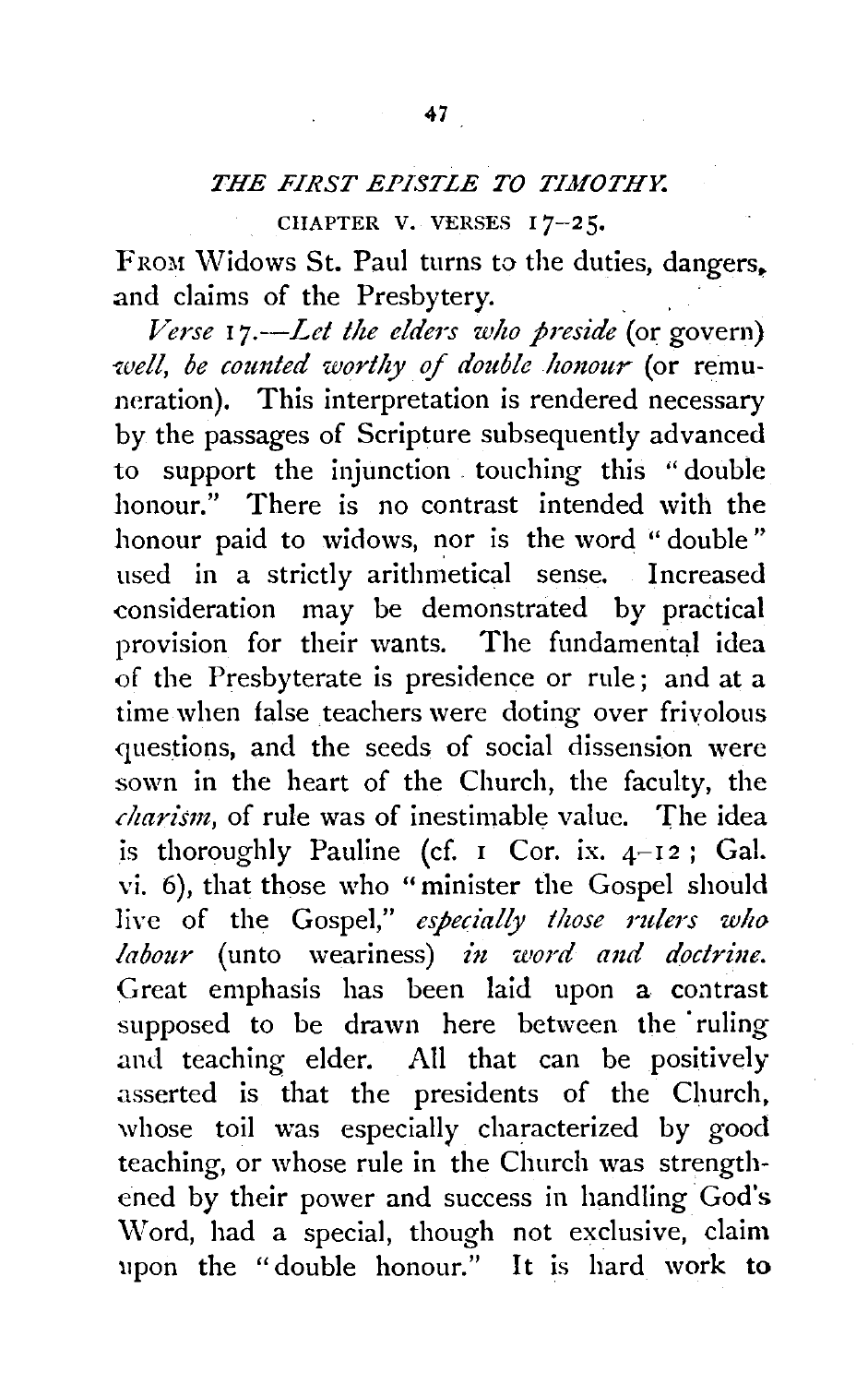teach well, to bring forth from the deep fountains of truth the. adequate supply. It would be very desirable for. the Church to lay this injunction to heart. There are certainly some positions in the Church· for which kings might strive and which merchant princes might be glad to exchange for tlieir own. The honour of all kinds lavished on a few, and the influence, the wealth, and the dignities of many· are peerless; but the enormous majority of those who labour with self- abnegating love, in word and doctrine, do so, pinched by poverty and privation, depressed by physical and social hopelessness. Loving service cannot be. paid for in cash. Intellectual and spiritual toil cannot be remunerated by anything short of intellectual and spiritual response, by payment in kind ; but that is no reason why those who do labour unto exhaustion for Christ and his Church should not be saved from needless torture, or should be compelled to live in agonizing mendicancy.

*Verse 18.-For the scripture .saith* (this'scripture is written in Deut. xxv. 4, and is quoted in a similar typical and broad significance in I Cor. ix. 9), *Thou shalt not muzzle an ox while treading out corn.<sup>1</sup>* Among the Heathen a basket was placed round the mouths of slaves and oxen while threshing or grinding.2 The idea of the passage is, that there  $s$ hould be liberality and trust, as well as sustenance, awarded to those who labour in word and doctrine.

*z* There were two ways in which the oxen separated the grain from the ear : by being driven continually through heaps of corn, or by dragging over and through it "a sharp threshing-instrument having teeth."

2 Cf. Palm and Rost, art.,  $\pi a$ voiká $\pi \eta$ ; and Smith's "Dictionary of Christian Antiquities," art., "Agriculture."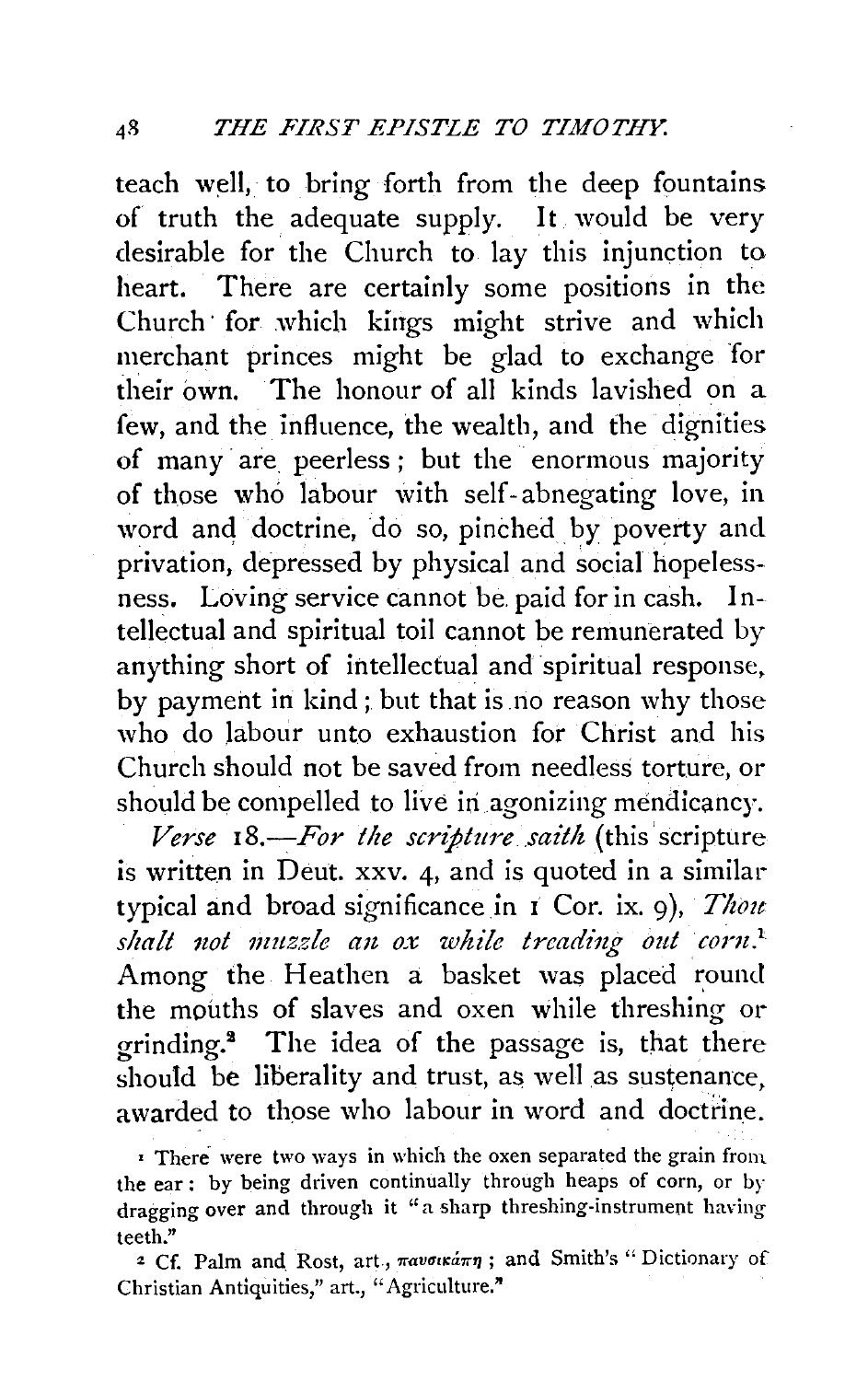The second quotation is not a verbal adoption of Levit. xix. 13, or Deut. xxiv. 14, though our Lord (Matt. x. 10) makes a similar quotation in reference to the same matter. This fact is quite enough to account for Paul's use of the expression. He knew the "words of the Lord Iesus," which had not been recorded in any Gospel. His authority was enough. The  $\lambda \epsilon \gamma \epsilon \nu \eta \gamma \rho a \phi \eta$  applies strictly to the first quotation ; the second is a sentence already made sacred in the lips of the Saviour, *And the labourer zs worthy of his hire.* 

Varied and abundant as the illustrations of ministerial duties are, the Apostle seems to turn in any direction rather than to the Jewish priesthood for analogy or typical representation. He cites the "prophet," the "father," the " builder," the " soldier." the ''workman," the "racer," the "athlete," the "ox," the "day labourer," but not the priest.

*Verse* I *9.-Do not receive an accusation against an elder* (a presbyter), *except 1 in the presence of two or three witnesses.* Here Timothy, who is not a judge, has, however, to act upon the letter and in the spirit of the law contained in Deut. xix. 15. (Cf. Matt. xviii. I6.) Paul was anxious that h is converts should not rush into law courts, but rather suffer wrong than fight for redress in the Heathen tribunals and before the unbelievers. He recommended arbitration among themselves, and suggested that Corinth could surely find wisdom, independence, and impartiality adequate to the execution of such a task. The visit of Timothy

<sup>&</sup>lt;sup>1</sup>'Exròc  $\epsilon i$   $\mu \dot{\eta}$ , an exception pleonastically and powerfully stated;  $\delta \pi i$ , in this sense, is similarly used with  $\delta$ *uxaorhpiov.* Jelf, Greck Grammar, § 526.

VOL. IV.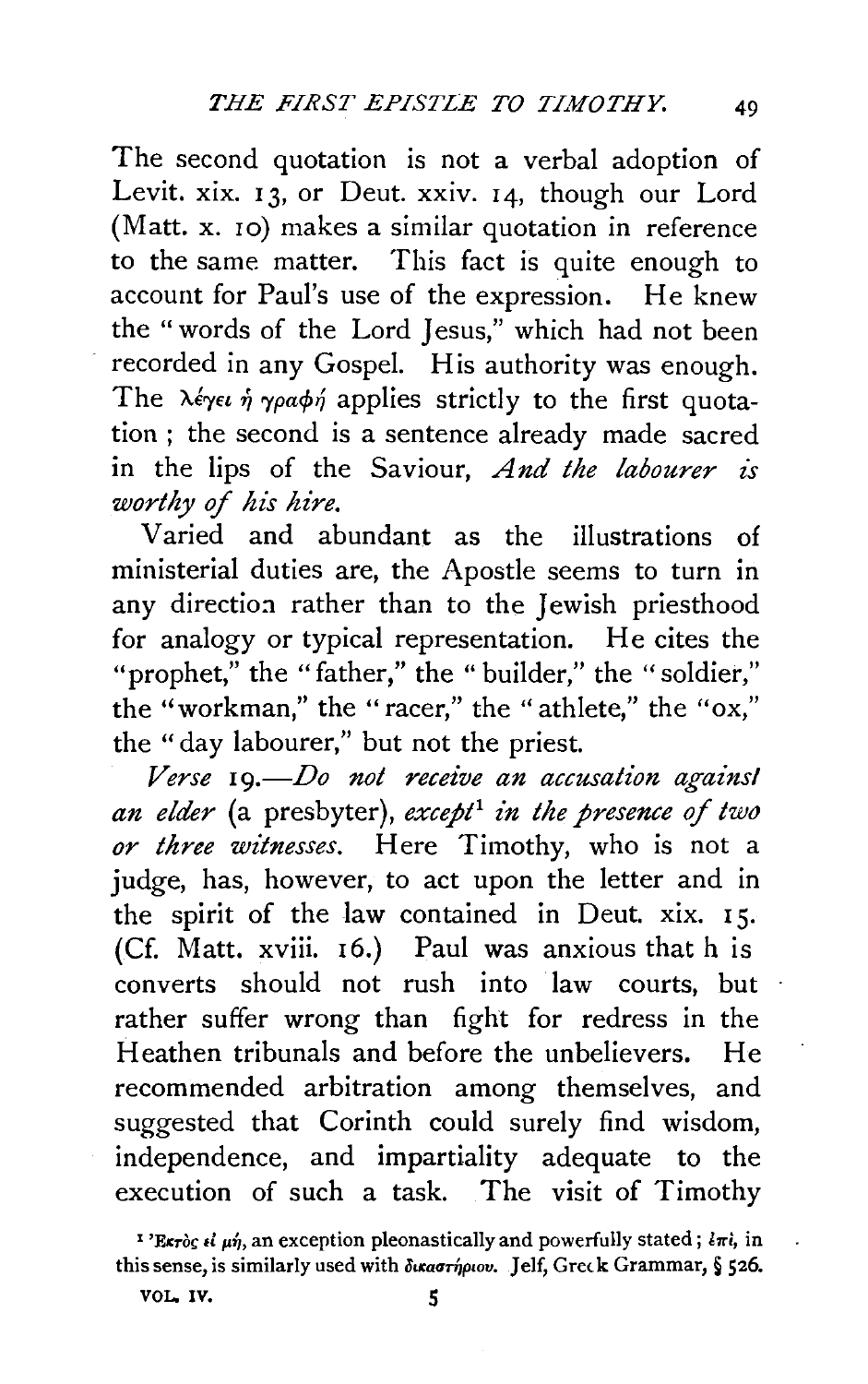to Ephesus would provide the day and the man for the settlement of such disputes. If accusations must be brought in his presence or laid by himself against those who had the confidence of the Church, they must be on the faith of " two or three witnesses." Explanation or vindication is superfluous.

*Verse 20.-Those that sin,* i.e. are sinning, probably a reference to those who refuse the advice or remonstrance of the " two or three witnesses." The opinion of Ellicott and many others is, that the Apostle is here referring to any flagrant transgressors who might be members of the Church. I own that, though this is a perfectly legitimate translation of the passage, I prefer Huther's interpretation that St. Paul was thinking, in the main, of those presbyters against whom the accusations of which he had spoken had been laid: these *rebuke before all* (the presbyters, or all the members of the community), *that the rest may have fear.*<sup>1</sup> The inconsistencies of those who make a great profession of faith are more dangerous than those of the ordinary Christian, and need sharper discipline. Timothy has no right to hush up scandal or to deal so quietly with habitual offenders as to run any danger of personal compromise.

*Verse 21.—I adjure thee;* in certain other passages the word here used has the sense of " solemn testimony" rather than adjuration (see I Thess iv. 6; 2 Tim. ii. 14 ; iv. 1 ), but the following words heighten the force of the expression : *before God and Christ Fesus.* It is not necessary to discuss the supposed application in this verse of Granville Sharp's rule (affirmed by Middleton, modified by Green), that

• This expression is a very rare one, though found in Herod. viii. 12.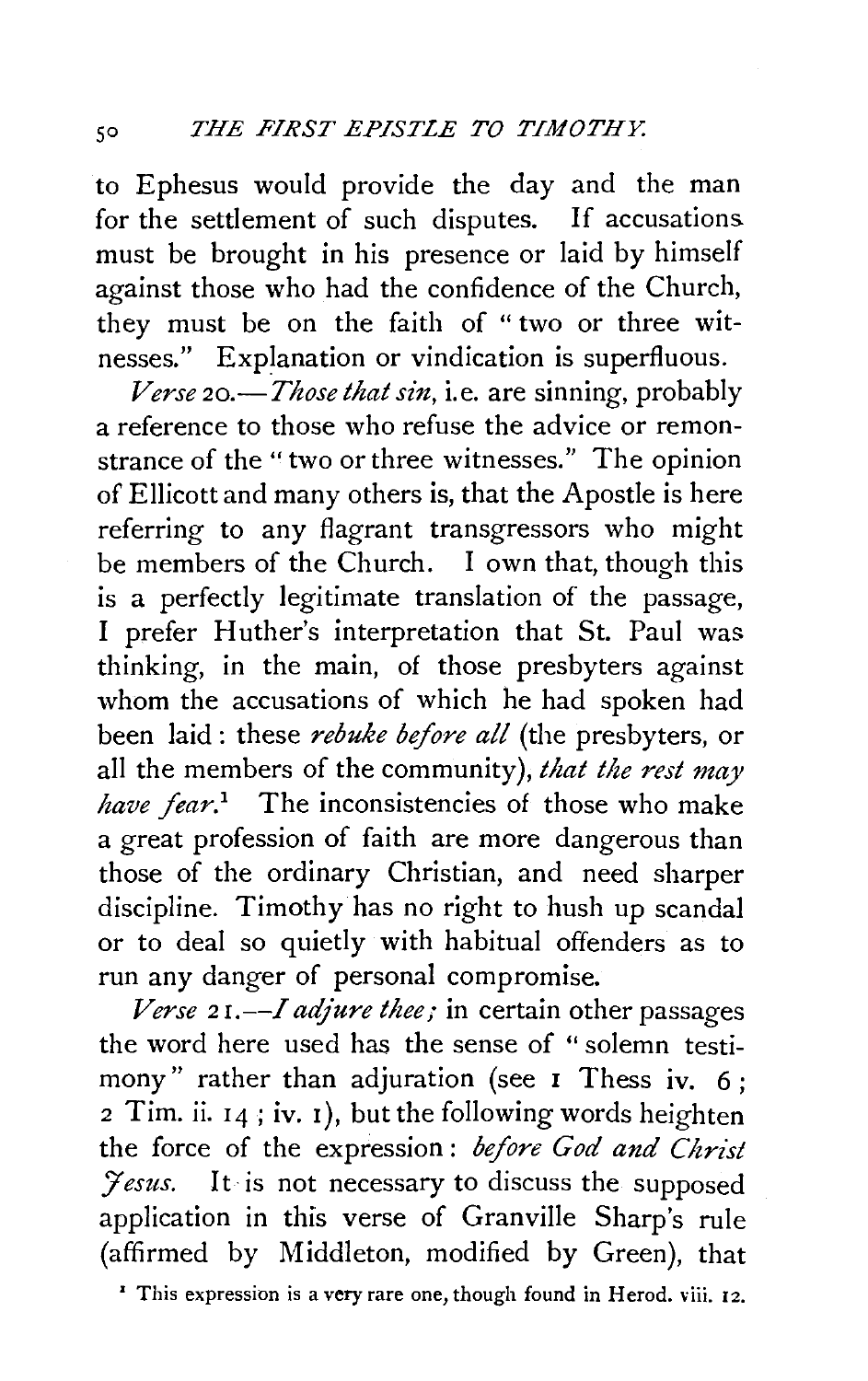" when two or more personal nouns of the same gender and number are connected by the copulative  $\kappa a$ , if the first have the definite article, and the second not, they both refer to the same person." There may be a unity of agency thus intimated, though not identity of personality. (See Acts iii. I I, and iv. 19; Ephes. v. 5.) I solemnly charge thee *before* God and Christ *Jesus, and the chosen angels*. Paul repeatedly refers to the ranks of the heavenly hierarchy. The angels are generally supposed to be " good," except the contrary is stated. It is easy to understand and believe that some of these holy ministers possess loftier powers than others do, and render more abundant ministry than others can. We know that they are our witnesses and guardians, and do always behold the face of our Father. Paul bids Timothy be stimulated by their presence, and adds, *that thou guard sacredly these things*. He refers to the last topic, bearing on ecclesiastical discipline, "these things," which had been mentioned in the preceding verses.<sup>1</sup> Discharge these duties *without prejudice and without partiality.* These words thus translated are not used elsewhere in the New Testament, and the reading,  $\pi\rho$ osk $\lambda$  $\eta \sigma \nu$ , a "challenge to legal proceedings," instead of  $\pi\rho$ osk $\lambda$ *iqu*, " inclination to one side rather than another," has no sufficient authority and would not yield appropriate sense.

*Verse 22.-Lay hands hastily on no one; be not thou a sharer in the sins of others; keep thyself pure.* This has, I think, been too readily supposed to refer to a custom which was in vogue in

<sup>I</sup> See (in THE EXPOSITOR, vol. iii. p. 385) remarks on this kind of solemn emphasis, which is one frequently adopted in these Epistles.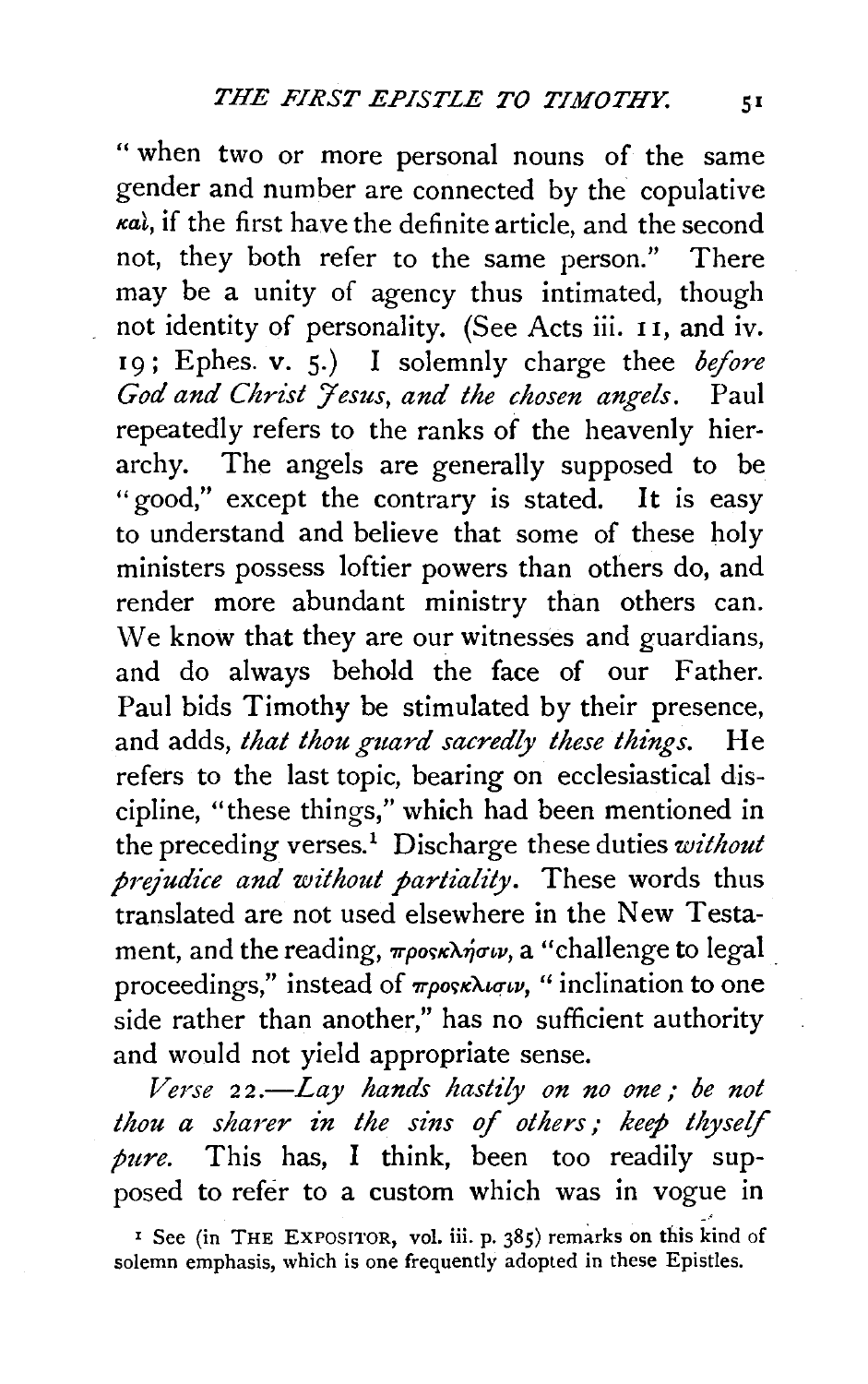later ages, viz., that of laying hands on those who were absolved from their sins, or received back into the fellowship of the Church after some grievous lapse. Since, however, the Apostle has referred in these Epistles, on two occasions, to the "laving on of the hands of the presbytery" upon Timothy, and, moreover, to the circumstance that the Apostle had himself joined in this solemn act, and since the habit or custom of "laying hands" dates back to patriarchal times as a symbol of prayer and sympathy and benediction (Gen. xlviii. 14; Levit. ix. 22, 23; Numb. xxvii.  $18-23$ ), I imagine that Timothy is receiving advice as to the sanction which, in his turn, he might in this symbolic act give to the election of presbyters or bishops in the Church. By being too lax in his choice he might become a sharer in the disgrace of their subsequent failure, and be tempted to prejudice and partiality in his judgment. If, as I think, this injunction refers to the sanction of the elective act of the Church, and, still more, if it denotes the conference of ecclesiastical dignity or the welcome accorded by these means to the repentant, it renders the position of Timothy one of extreme difficulty and delicacy. It may be said that all the younger men who appeared to take their orders from Paul were accustomed to perform similar acts. This is, of course, pure conjecture as far as all the earliest literature is concerned, and there are many hints that no such sub-apostolic sanction was necessary or was indispensable to ministerial office. The ordination of Apollos by the brethren, and his commission to Corinth, where he took an analogous position with that of Paul, is a striking fact on the other side.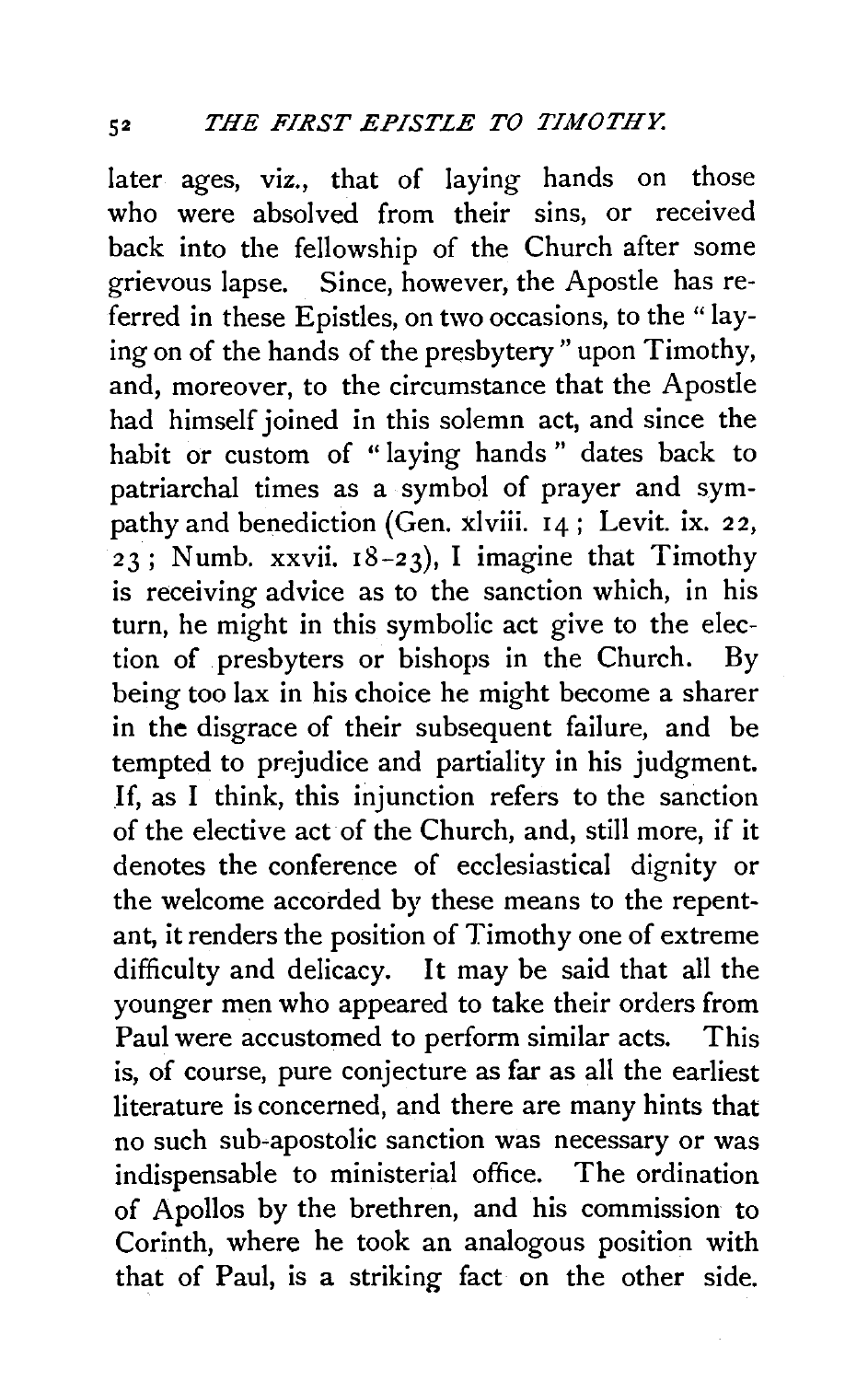The venerable custom has been followed not only by Episcopal,<sup>1</sup> but by Presbyterian and Congregational Churches to the present day. There are those who repudiate all the help of symbolism, who baptize without water, celebrate the eucharist, or rather cherish eucharistic sentiments, without bread and wine ; and so also there are others who do not hesitate to ordain elders without *cheirothesia*. The question of the validity or importance of Christian symbolism cannot be discussed here. It is of comparatively small significance by the side of the deeper question of the relation of Timothy to these presbyters. This much is certain, that Timothy might be personally compromised by imprudent appointments ; that he was a referee in cases of disputed questions concerning the moral character of the presbyters, and that he wielded the authority of the Apostle in the matter of censure or approval. Since, however, the Church at Corinth, in a case of terrible immorality, had been called upon to act in its corporate capacity, as if under the sanction of St. Paul, both in the matter of forgiveness and of rebuke, both in exclusion from and re-admission to Church communion, so here it becomeshighlyprobable that Timothy was called upon to exercise the functions of a president or moderator of the Church court, guiding decisions that were ecclesiastically valid without him. It is with peculiar emphasis that St. Paul adds, "Keep THYSELF pure." Thou canst not judge without a pure mind; and whatever ecclesiastical problem is hinted at in the words, a solemn warning is given to all who are called upon to adjudicate in difficult cases of personal character.

' See Smith's "Dictionary of Christian Antiquities," art., "Imposition of Hands,'' vol. i. p. 828.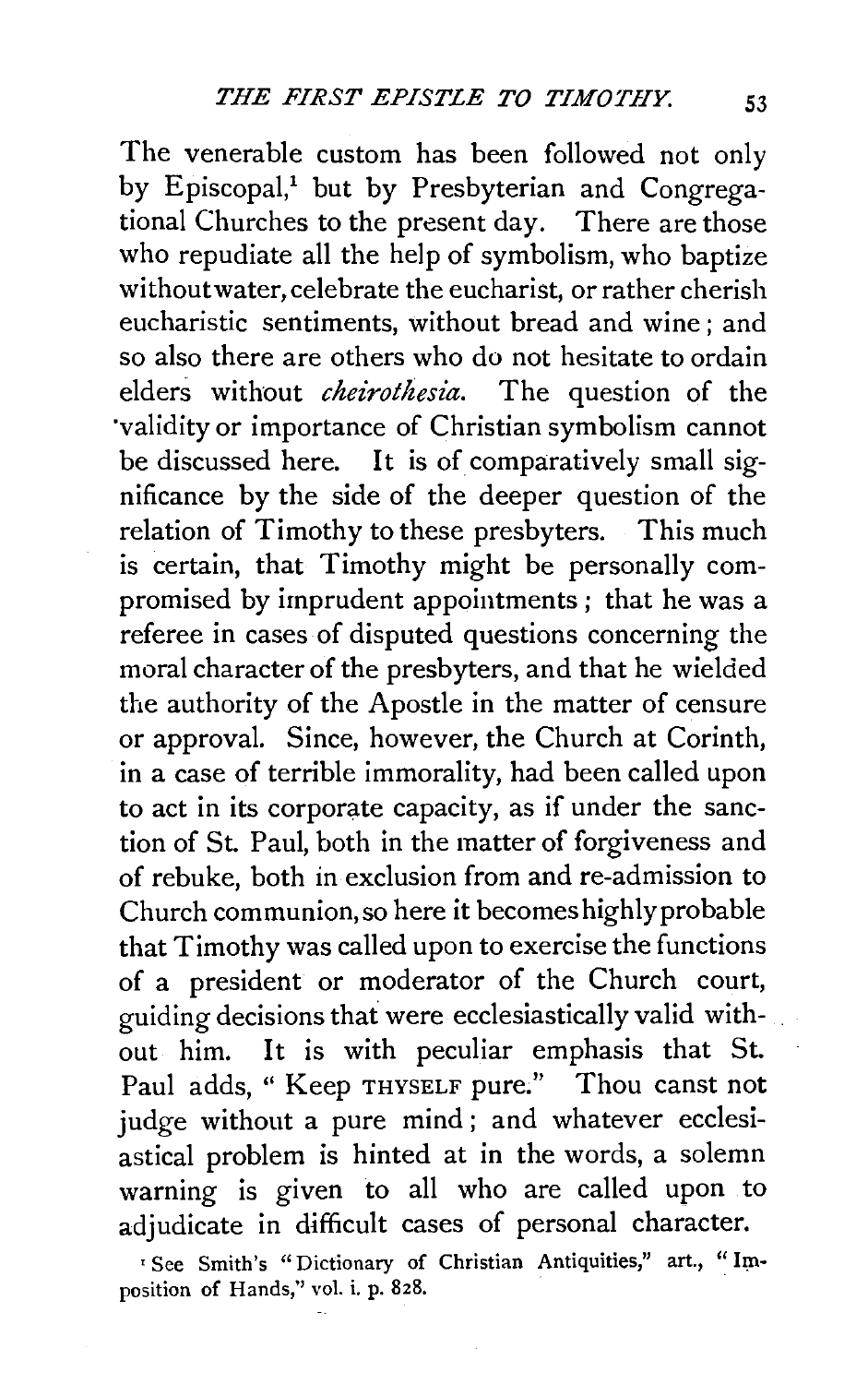*Verse* 23.-Many conjectures have been hazarded about the puzzling verse here introduced. Heydenreich has suggested the desperately wild hypothesis that there was a blank piece of the page left after Paul had finished his letter, which was thus filled in, as a postscript, by the Apostle, without reference to the context. Ellicott has supposed that Timothy was given up to certain Essenic or ascetic practices, which were preving on his health, and he was reminded that there was a deeper inward purity than could be secured by water-drinking. Alford suggested that the frequent physical infirmities of Timothy had weakened his nerve for the discharge of his difficult duties, and therefore the Apostle gives the fatherly admonition : *No longer drink* <sup>1</sup> *water* (exclusively), *but use a li'ttle wine for thy*  stomach's sake and thy frequent infirmities. The attempt to shew that olvo~ (the *yayin* of the Old Testament) is not intoxicating beverage has utterly failed, and the numberless injunctions and warnings against excess shew that the use of wine was not condemned *per se.* The introduction of the clause in this solemn argument is not without difficulty ; but it is, at any rate, a piece of advice that could not have been invented for the Apostle in the midst of the second century. Our Lord gave some technical and detailed advice to his Apostles on the night of his Passion ; and here Paul lays down the simple principle that attention to physical health is not only Christian and rational, but imperative, when serious demands are likely to be made on temper, nerve, and strength. Then, widening his reference ~ The word occurs very rarely. It is found, however, in Herodotus.